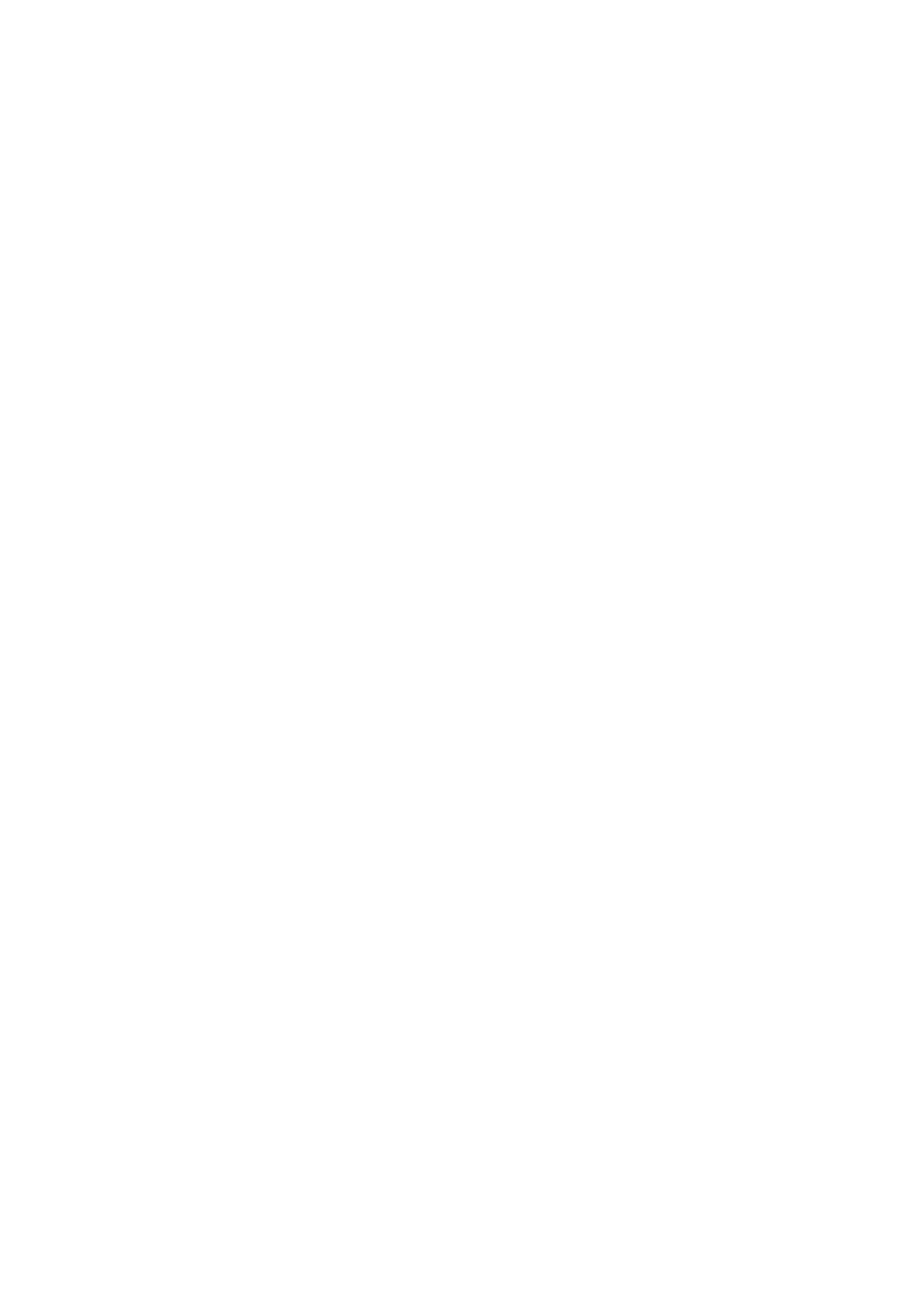# **Foreword**

This booklet outlines the performance of candidates in all aspects of CCEA's General Certificate of Secondary Education (GCSE) in Music for this series.

CCEA hopes that the Chief Examiner's and/or Principal Moderator's report(s) will be viewed as a helpful and constructive medium to further support teachers and the learning process.

This booklet forms part of the suite of support materials for the specification. Further materials are available from the specification's microsite on our website at www.ccea.org.uk.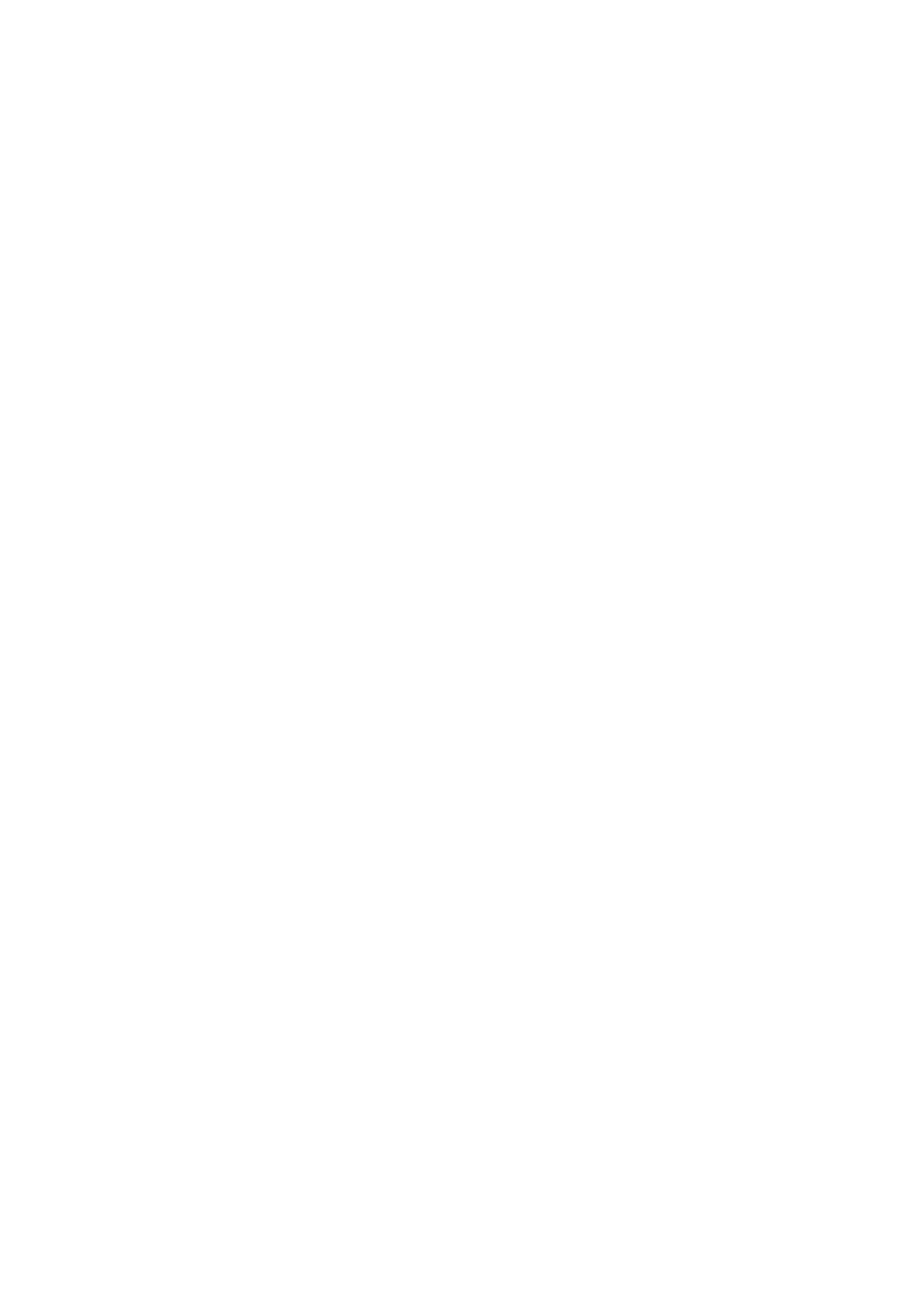# **Contents**

| Component 1:           | <b>Composing and Appraising</b><br>(Controlled Assessment)  |    |
|------------------------|-------------------------------------------------------------|----|
| <b>Component 2:</b>    | <b>Performing and Appraising</b><br>(Controlled Assessment) |    |
| Component 3:           | <b>Listening and Appraising</b>                             |    |
| <b>Contact details</b> |                                                             | 16 |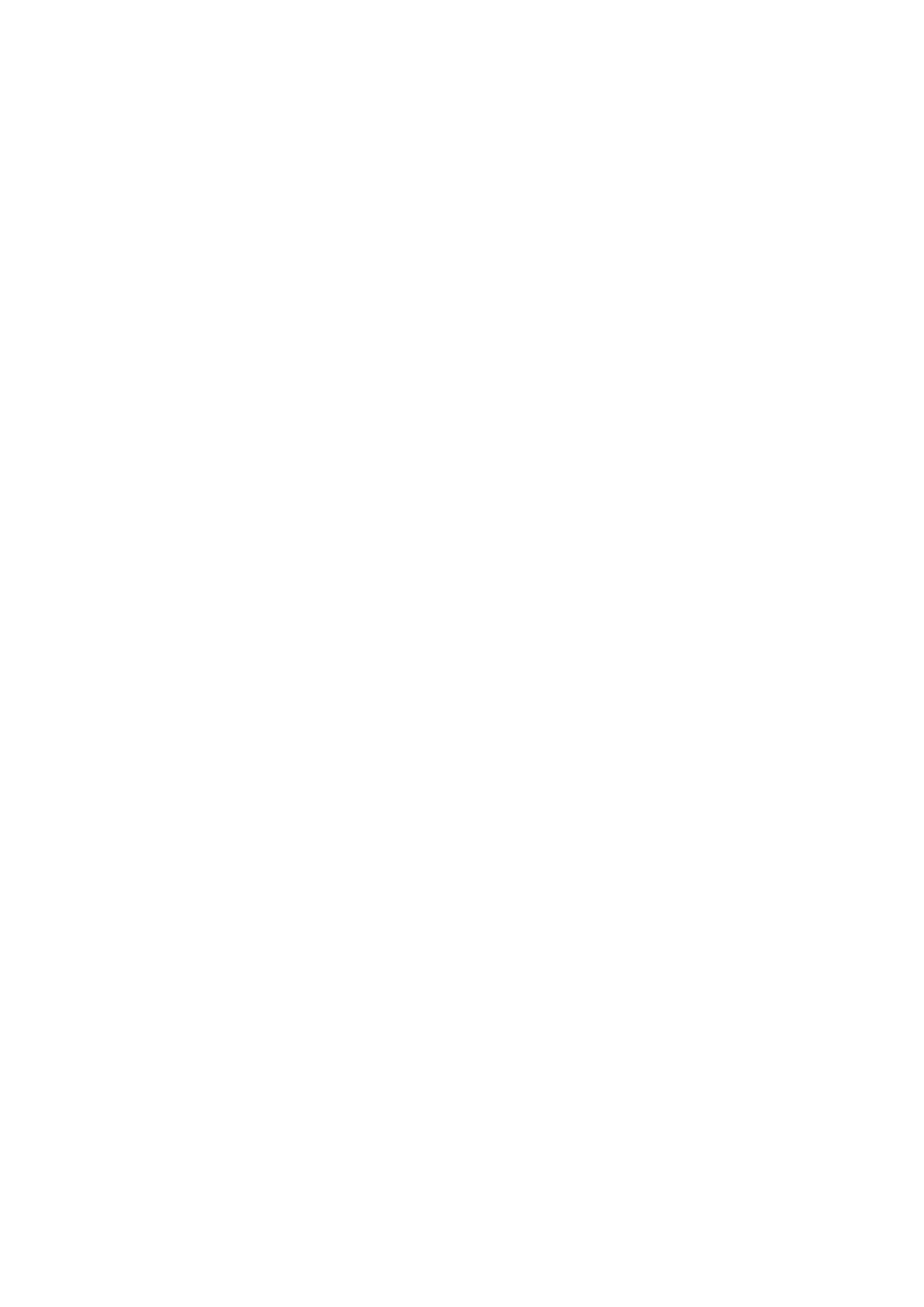# **GCSE MUSIC**

# **Principal Moderator's Report**

# **Component 1 Composing and Appraising (Controlled Assessment)**

# Overview of the Component

The GCSE Music specification requires candidates in this component, to create **two** contrasting compositions, one of which is to be related to the core or an optional Area of Study and present a composition log for each. This component is a **controlled assessment task** governing the setting, taking and marking of the task. It comprises 30% of the total marks available for the subject.

# Overall Trend

Once again, the standard of this component has remained high this year. Two particular trends are noticeable:

- considerably fewer exceptional portfolios submitted; and
- further reduction in very weak submissions.

Significantly, this resulted in a large 'bunching' of compositions in the Grade C/D boundary mark range.

It can be confidently stated, given the evidence from this series, that the composition component continues to be a suitable pre-requisite for progress to AS and A2 compositional studies.

Congratulations for the significant amount of time and effort taken by centre staff in continuing to encourage their candidates to neatly present their folios and provide a, generally excellent, quality of scores and CD's.

# Recordings and scores

The use of music software programs continues with a very high degree of dexterity. The vast majority of centres included recordings of their compositions, though a significant drop in number of scores was noted.

The weakest examples highlighted candidates' poor choice of 'software' instrumentation which was inappropriate to the acoustic range or timbral effects of acoustic instruments of the same name. In such cases, candidate logs did not clarify the rationale for the choice of instrument. I reiterate that this is an element where a class-based 'research' activity on instrumentation would be beneficial.

# Success Criteria & Standard of Centre assessments

Assessments made by the majority of centres were accurate and rewarded the candidates. 18 centres were reviewed this year at Post Moderation. Those which did require adjustment to marks showed major discrepancies in interpretation of agreed standards. Focus on the assessment criteria grids in the specification and attendance at Agreement Trial support events have resulted in greater accuracy in assessments from centres.

Criteria (iii) was least well assessed, where high marks were often awarded for little or no evidence of secondary chords, effective cadences or added colour to the harmonic language as outlined in the criteria. The changes in the assessment of harmonic language in the Revised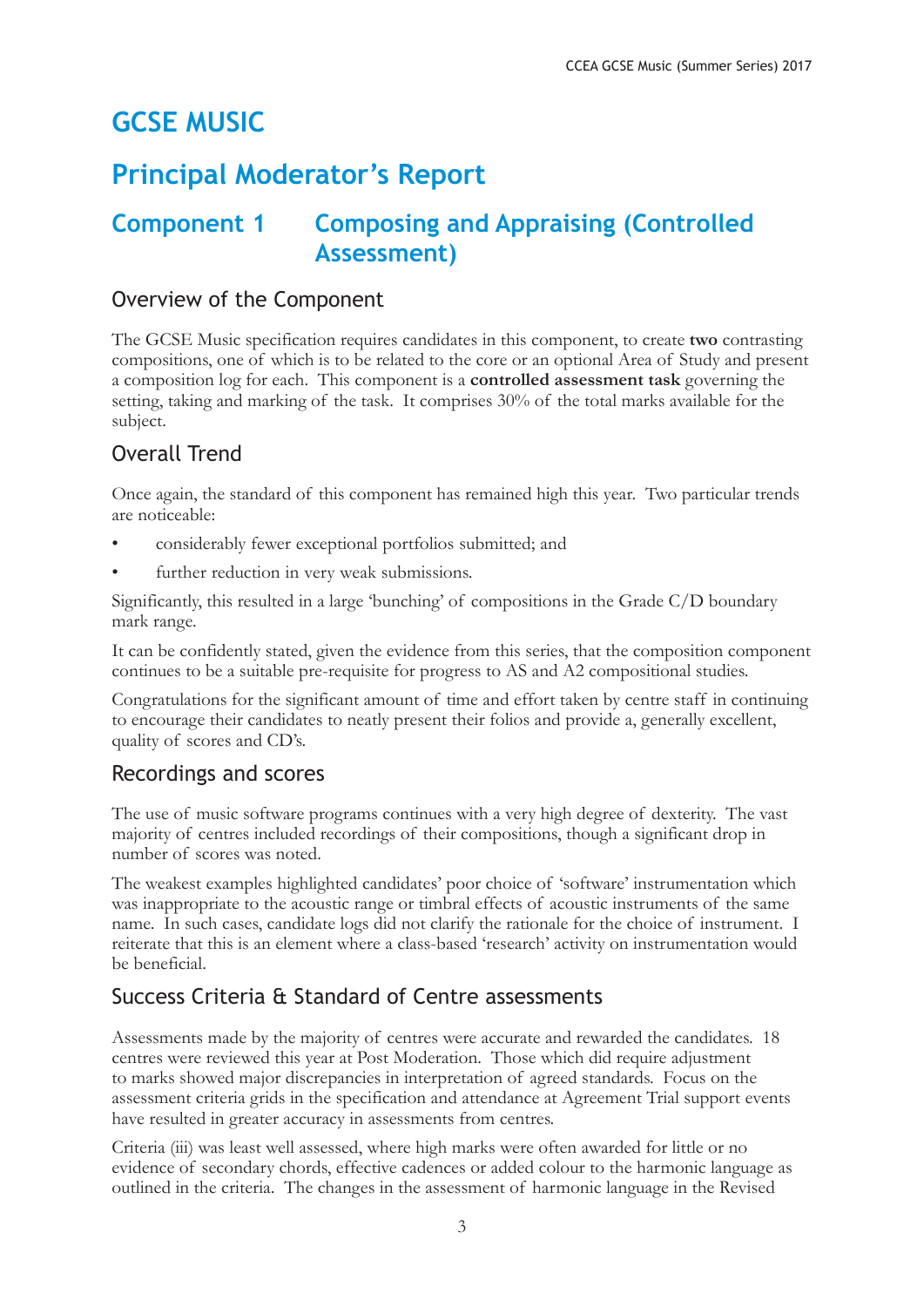Specification is a welcomed opportunity for this component to be more accurately assessed in the future.

Success Criteria A (where technology does is not a core component) were the most common assessment criteria with only a very small number of centres exclusively using Success Criteria B. There were a greater number of folios where each composition was assessed under different success criteria. Strong evidence under Success Criteria B (iv) is required to gain highest marks here.

Half of the centres presented at Post Moderation had marks adjusted. It is important to note that a lot of time is spent in ensuring the TAC6s issued to centres are as affirming and positive as possible, celebrating good work, well assessed, authenticated and presented. Any constructive comments noted by the moderator team are designed to affect future in-centre planning and should be taken on board.

A further marked increase in the quality of recordings submitted suggests the frequent and knowledgeable use of in-house equipment, which is to be applauded. The moderation team must be sure that the candidate composition log **fully** explains the processes involved in these recordings. The Summer 2017 series witnessed fewer examples of "unexplained" content.

The overwhelming majority of centres and candidates are to be congratulated on the manner in which time constraints, authentication procedures and controlled assessment guidelines have been managed. **Any centres submitting non-authenticated work had their submissions returned to ensure compliance.** 

Centres submitting controlled assessments as part of consortium arrangements continue to increase.

### Authentication procedures & Composition Logs

The Composition log is an integral part of the composition process. Logs submitted used the CCEA template in the main (available on the CCEA Music micro site). For those centres who chose to provide their own templates and/or composition diaries, these were detailed, highly informative, well-documented and beautifully presented. There were some excellent examples of good classroom practice in the teaching of composition skills, effective self, peer and teacher evaluation and a refreshing transparency in the quality of teaching and learning in Music Departments throughout the province.

#### **It is a clear requirement of this component that a log is submitted for each composition, and that they are authenticated by teachers and candidates.**

The specification states that teacher authentication should occur on three occasions during the life of each composition. It has been most encouraging to witness the decline of "sign only" authentication by staff, with the vast majority providing effective feedback for learning during the life of the compositions.

# Areas of Study

*Repeated Patterns* again proved the most popular related area of study with *Vocal Music* and *Musical Traditions in Ireland* closely following behind.

Links to *Vocal Music* resulted in many well-structured, stylishly-developed and balanced rock/ pop/urban songs with thought-provoking lyrics.

There was a marked reduction in the number of compositions in the *Incidental Music*.

There was a less programmatic element in the work of candidates in the *Musical Traditions in Ireland* Area of Study, but those who did choose this option were particularly effective. Traditional suites of slow airs, jigs, reels etc., were popular and a large number brought new insight to the, often formulaic, nature of Traditional Irish/Ulster-Scottish dance forms,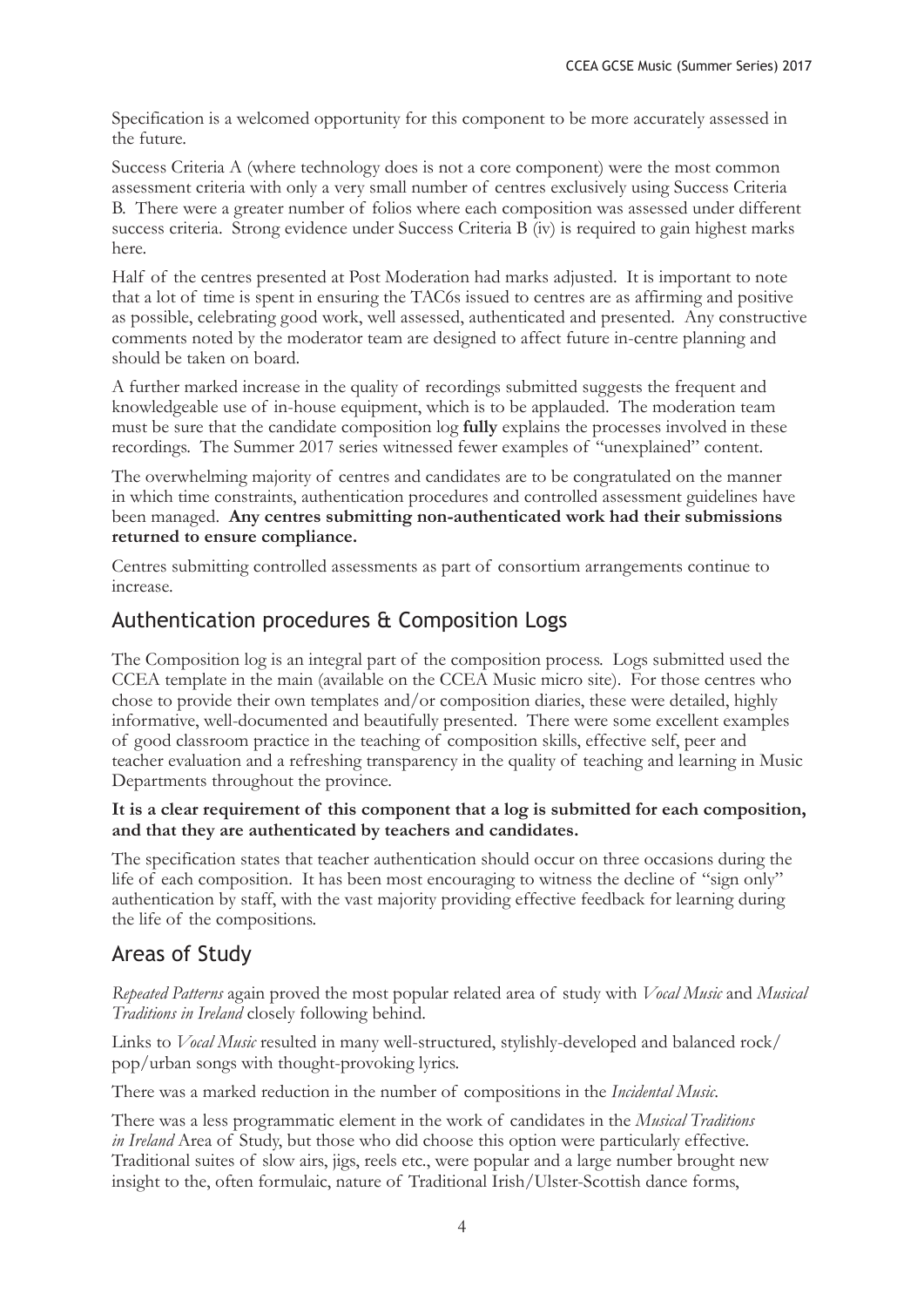sub-planting new rhythmic intricacy and harmonic invention. The moderation team would remind centres that larger instrumental participation should not be interpreted or marked as 'developmental' unless it increases the number of independent melodic/rhythmic lines or adds to the textural/timbral complexity of the composition.

The vast majority of centres who use class-based compositional tasks as teaching tools clearly outlined individual outcomes showing effective differentiation between candidates and allowing creativity and freedom of choice. Larger number of candidates used the 'Free Composition' option, however, Centre staff are reminded that the specification does require **two 'contrasting' compositions** to be submitted.

# Administration & Compliance with Specification

This year there were much fewer arithmetic errors and fewer associated with transfer of marks from Candidate Record Sheets to the OMR sheets. Centre staff are requested to pay particular attention to totalling **across** the criteria, transferring marks from Candidate Record Sheets to OMR and totalling **down** for the final folio mark.

#### **Large numbers of unauthenticated work had to be returned to centres to ensure compliance in this respect.**

Centres are also reminded that submissions to CCEA should include the work of the highest and lowest candidate, even if they have not been requested and the TAC2 form of Internal Standardisation, even in one-teacher centres.

# Use of Technology

It is most encouraging to note the further increase in the technical knowledge shown by candidates in handling a wide range of school and home based media.

Candidates, for the most part, clearly indicated the use of the pre-programmed tracks/ loops, downloaded files or material from media-sharing websites (e.g. YouTube) and teacher assessments accurately reflected the original work of candidates. A significant number of centres had submitted CD's which had not been correctly formatted for audio playback.

# Conclusion

As the current specification comes to its end, it is hoped that the high standard of the composition component will be maintained and centre staff will continue their good work and focus on the areas of concern noted in this year's report. It is our hope that candidates will continue to benefit from the high quality guidance and direction of their Music staff.

I am encouraged by the positive response to the assessment criteria for the new specification and hope that centre staff will avail of support events during the Autumn term.

Centres are encouraged to avail of the Portfolio Clinic service to ensure they are on the right track.

# **Chief Examiner's Report**

# **Component 2 Performing and Appraising**

Throughout the past year we have been tremendously encouraged by the wealth and variety of musical talent being nurtured by motivated, caring and inspiring teachers. We extend our thanks to all schools who participated in the examinations, urging their students to attain their highest standards not only in their musicianship but in their organization, presentation and friendly hospitality which was evident to the team of examiners who visited the centres across the country.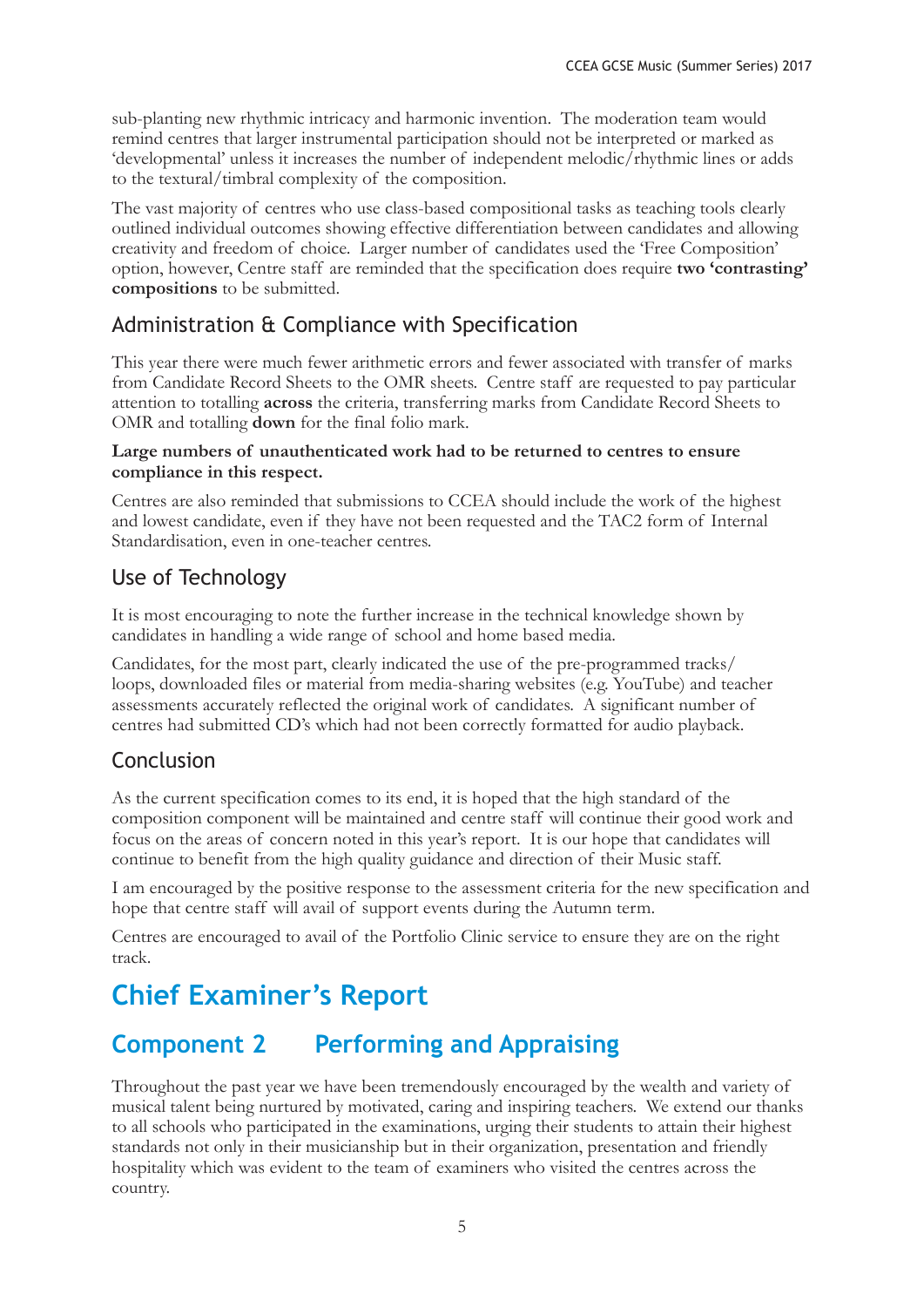By gathering together all the efforts of the students we have distilled some information and suggestions, which we urge all teachers to read carefully and to correct any problems that might still reoccur in their centre.

Examiners contact their schools early to arrange dates and times of arrival. It would be appreciated that only in a genuine emergency should a centre seek to change these arrangements. There were a significant number of examinations that had to be rescheduled this year, and we pay tribute to our colleagues who were able to accommodate these for the candidates concerned.

There is quite a variety of expectations between centres for the speed at which an examiner is expected to carry out their work. Some examiners reported feeling rushed without sufficient time to consider and carefully complete the Candidate Assessment Form (ExA4), while others were left waiting for lengthy periods of time either upon arrival at a centre or between candidates. Examiners should not normally be asked to examine more than 18 candidates in one day, spread over the day with an appropriate break for lunch. In many cases an examiner will have to visit two schools on the same day, so it is vital that the first school be well organised. Any centres who are in any doubt are encouraged to check their proposed schedule of times and candidates with the examiner prior to their arrival. Examiners will usually plan to arrive in time to greet pupils and after about 10 minutes begin their examinations. It is most important then that the session begins promptly.

There were very few performances offered below a grade 3 standard but there was, once again this year, a significant number of candidates who opted to perform at a higher level. This opened the way for more errors to be made with the demands on the performer being greater; therefore, the assessment criteria was not reaching the level it could have if a less demanding piece been performed.

It is best practice for those preparing candidates for the examination to be fully aware of the assessment criteria at an early stage in order to help them choose an appropriate piece to perform which will allow them to access all the marks. If a candidate makes a "false start" to their performance it is quite acceptable for them to start again. However, once the performance is over, the candidate will not be allowed to repeat the piece again.

Although a circular *(Cir.S/IF/18/17 : March 2017)* was distributed in the months prior to the examination season, there were a number of centres that did not fully comply with the guidelines on the use of technology. The use of mobile phones, pen drives or other devices connected to the internet are strictly prohibited and may result in the candidate being investigated for malpractice. This includes the playing of backing tracks or reading music and lyrics from such devices.

There was an excellent standard of accompaniment provided by teachers and other musicians but a significant number of these were too dominant in the performance, often drowning out a singer, altering the balance of an ensemble or, by default, leading the ensemble.

# Solo Performance

There were many well-prepared, outstanding solo performances this year on a wide variety of musical instruments.

The duration of some performances was less than one minute as is often the case with some grade examination pieces. Although the overall duration is considered as a combination of both performances, please note that there must be enough content to enable examiners to make an accurate assessment and for candidates to access the maximum number of marks available to them. There were also several individual performances that lasted over seven minutes. It is expected that after a two-year preparation period, performances should last at least one and a half minutes minimum but not over five minutes.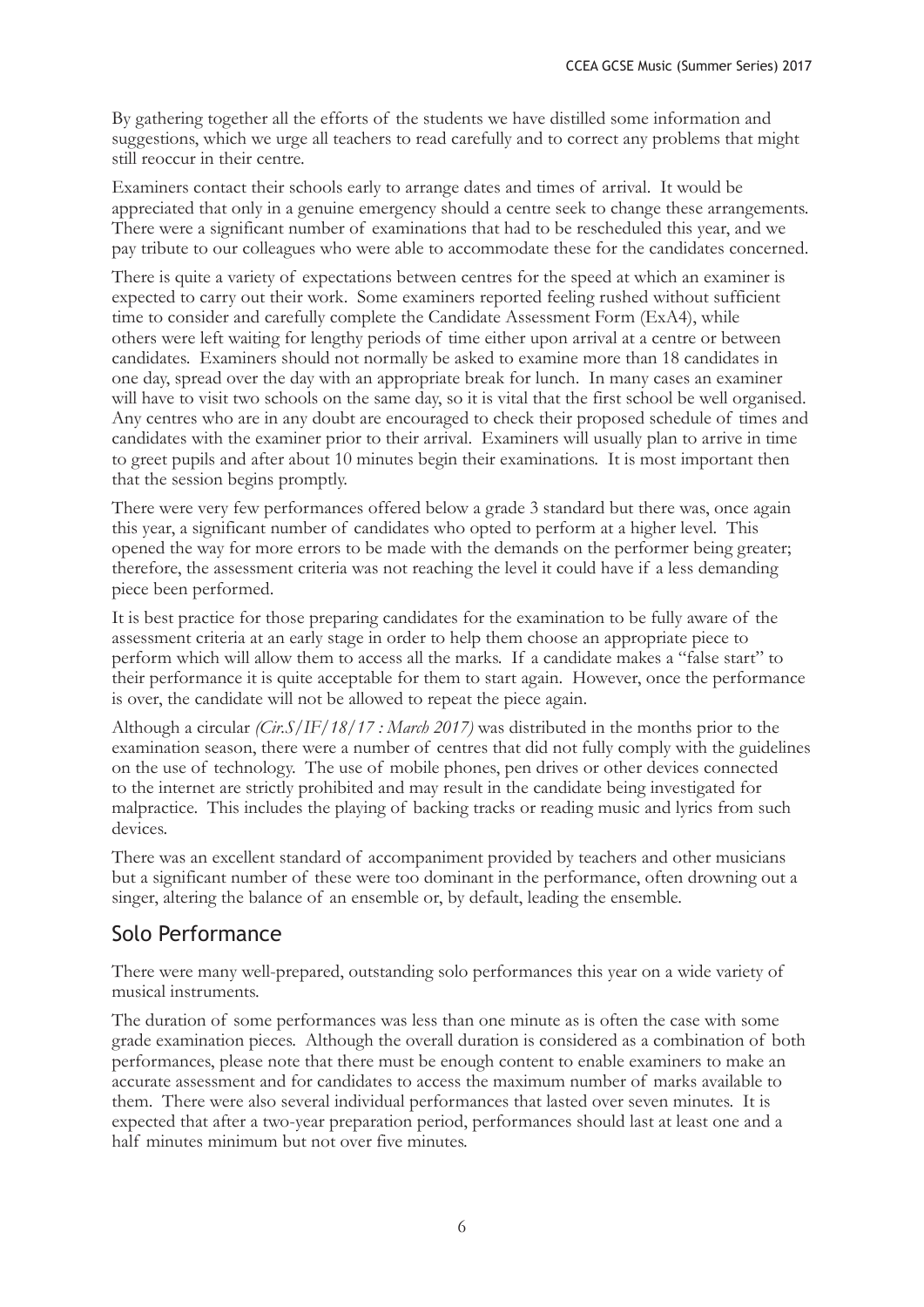Some centres encouraged candidates to present two pieces for solo performance. This was unnecessary and sometimes a variance in degree of difficulty or level of performance led to a lower mark being achieved as well as lengthening the examination day.

There was an increase in the number of vocal performances being presented particularly in the Musical Theatre and Pop genres. It is essential that the technical requirements of these songs over the classical and folk styles should not be underestimated as was particularly evident in the lower range of the voice. It was also notable that a number of candidates discussed the use of 'belting' and alluding to loss of voice and nodules as being challenges to learning the repertoire. There were many excellent performances achieved, but there were also performances that focused on imitating a performer rather than giving consideration to phrasing, tone and articulation.

It is important that singers do not use music or text copies, or hide behind a music stand when presenting their songs as it detracts from the important communication between soloist and listener.

The candidates should be able to enjoy a significantly different experience from performing a solo to being part of an ensemble, but some centres presented solo performances in a similar way to ensemble performances and vice versa. The accompaniment for solos should be minimum without a focus on ensemble and within an ensemble the focus should be on the performance achieved by working together with others.

We expect teachers to indicate the grade level of the pieces presented by their candidates.

### Ensemble Performance

Similarly to the solo performances, there was a wide variety of interesting and enjoyable ensembles presented from vocal quartets, jazz and swing ensembles, traditional groups, rock groups and duetting instrumentalists. Teachers are reminded that ensembles must consist of at least two live musicians performing undoubled, independent parts that are played simultaneously *(Cir.S/IF/50/11 : March 2011)*. While there will be occasions in a performance where a part may be doubled, particularly in Irish Traditional Groups, it should be ensured that the candidate being assessed has opportunity to take a solo part exemplifying the level of performance they are capable of during any given performance *(Cir.S/IF/15/15 : March 2015)*. Should an examiner discover that another player is doubling a candidate's part, that player will not be permitted to remain in the ensemble during the examination. Under no circumstances should the ensemble be conducted.

It is hoped that candidates themselves will set these ensembles up, with teacher guidance, and then practise together in preparation for the examination. A repeat of the solo style performance with candidate and accompanist is not a true ensemble in the spirit of the specification and it is often the case that when a pupil performs with a teacher accompanist as an ensemble, the teacher invariably "leads". The candidate will find it difficult to be awarded marks if they are not "in charge" of the performance. If a soloist performs with an accompanist (eg. Guitar or Piano), it is permissible for the accompanist to use this performance for their ensemble performance assessment, but not for the soloist.

We must stress that setting up ensembles should be as quick and easy affair, well rehearsed beforehand with all necessary instruments tuned and all equipment to hand. Checking of sound levels is expected before starting and time can be allowed for this. The teacher or sound technician is allowed to stay in the room during the performance, but there must be no manipulating of sound levels by them during the performance. This was done very efficiently in many centres with everything prepared in advance of the examiner's arrival, however in some centres this resulted in lengthy delays while groups were set up from scratch.

It is vital that teachers and pupils check that on their Exa4 form that the instrument being examined is clearly defined and easily distinguished from the other members of the group if played back in recording. If this is not done then it impossible for that part of the examination to be remarked at a later date should a remark be requested.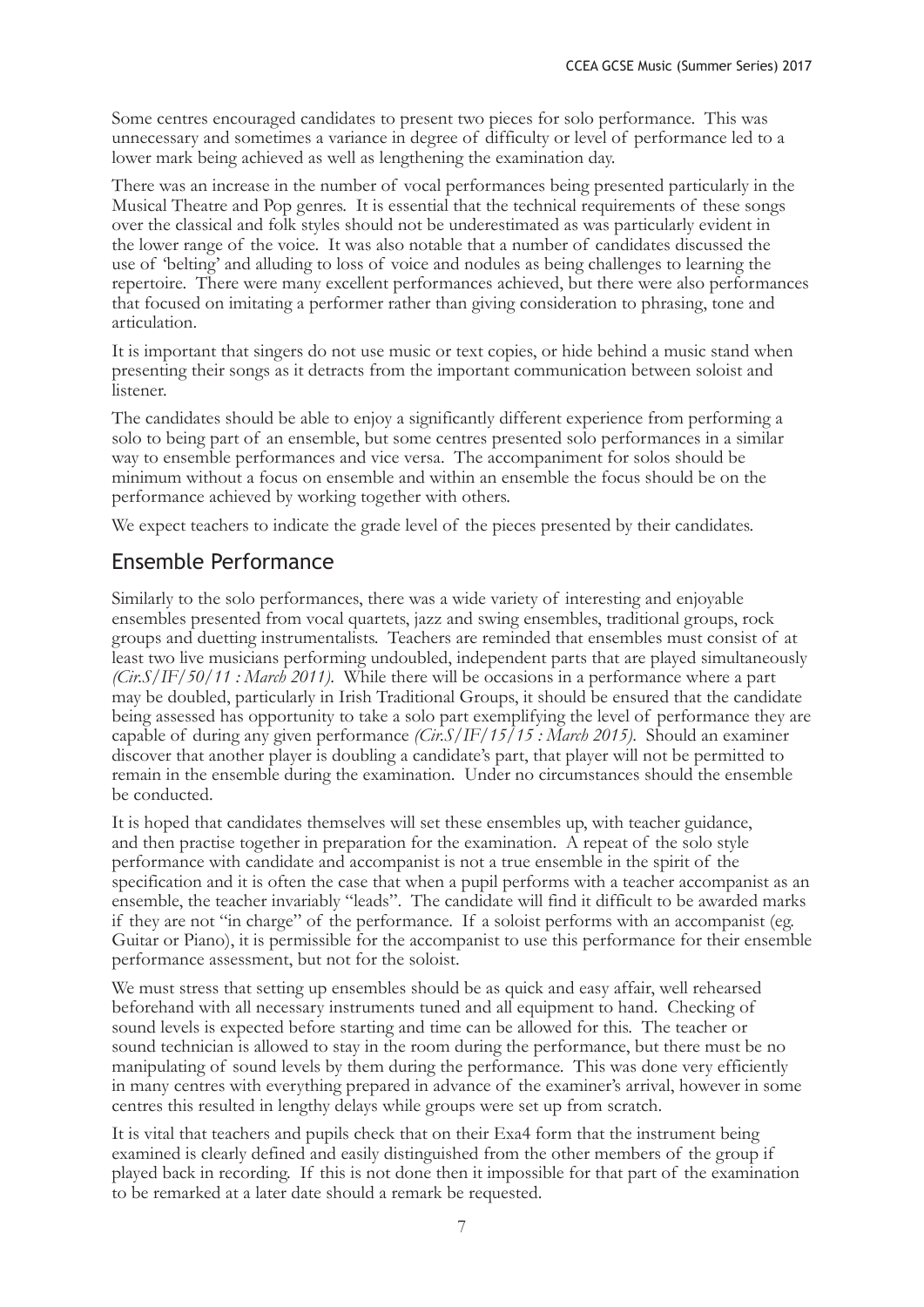Most ensembles tended to have small numbers meaning that a candidate's contribution was easily identifiable and candidates also realised that they didn't need to be the prominent instrument to be examined successfully. Occasionally a centre would produce a large ensemble and this makes it more difficult to fairly assess the candidate's contribution to the overall ensemble and also to ensure that their part is independent.

# The Discussion (Viva)

No two discussions are ever the same, but they do follow a recognizable structure and as the series and sequence of questions has been established for many years, teachers and candidates should all be aware of what will be asked. The conversation on the learning process demonstrated that often pupils seem to be unaware of either what they have done to get to their performance or what and why their teachers are teaching them the way they do. It was not always clear that candidates understood what was expected from this question.

The piece being discussed must be connected to one of the Areas of Study. These tended to be well recognized, but often lacked the necessary detail to access the top marks. Some links were rather tenuous or superficial, particularly with Repeated Patterns, and Vocal Music was often not developed more than recognizing that "it is a song".

The discussion should take place immediately after the relevant performance and, although it should be a conversation without any notes, the candidate is encouraged to use a score or their instrument to aid their discussion and point out details. If possible the music used by the candidate should be given to the examiner before the discussion begins so that it can be a focus for the initial questioning.

All the examiners report how much they enjoy the experience of visiting schools, meeting fellow teacher-musicians and comment on the very high standards of professionalism and passion for the subject. We thank the schools once again for this.

# **Component 3 Listening and Appraising**

# General Overview

The papers contained a wide range of questions which discriminated over the whole range of ability, providing easily accessible questions throughout and also somemore testing questions which effectively differentiated between candidates. The questions within the papers, reflected the depth and breadth of the Areas of Study, as well as providing some on unknown pieces of music which tested candidate's abilities to apply their knowledge and analytical skills gained throughout the course. The examining teams agreed that the questions discriminated well and all were within the scope of the specification.

A great deal of planning and thought goes into the wording of the rubrics in each question to ensure their accessibility to all. Therefore the candidates need to learn how to read these carefully and work out exactly what answers are being expected. There is no attempt to "trick" candidates with confusing rubric.

The following characteristics of this series' Listening and Appraising papers were evident:

1 There were many instances where candidates demonstrated their ability to listen and analyse what they heard. However, there were still too many who relied on vague general comments such as *imitation, sequence, walking bass, harmony, word painting* etc., and continuing to use the phrase *"the use of"* without indicating the part of the music they are referring to. This was particularly frustrating when text/lyrics with line numbers were included as 'signposts' for candidates to refer to.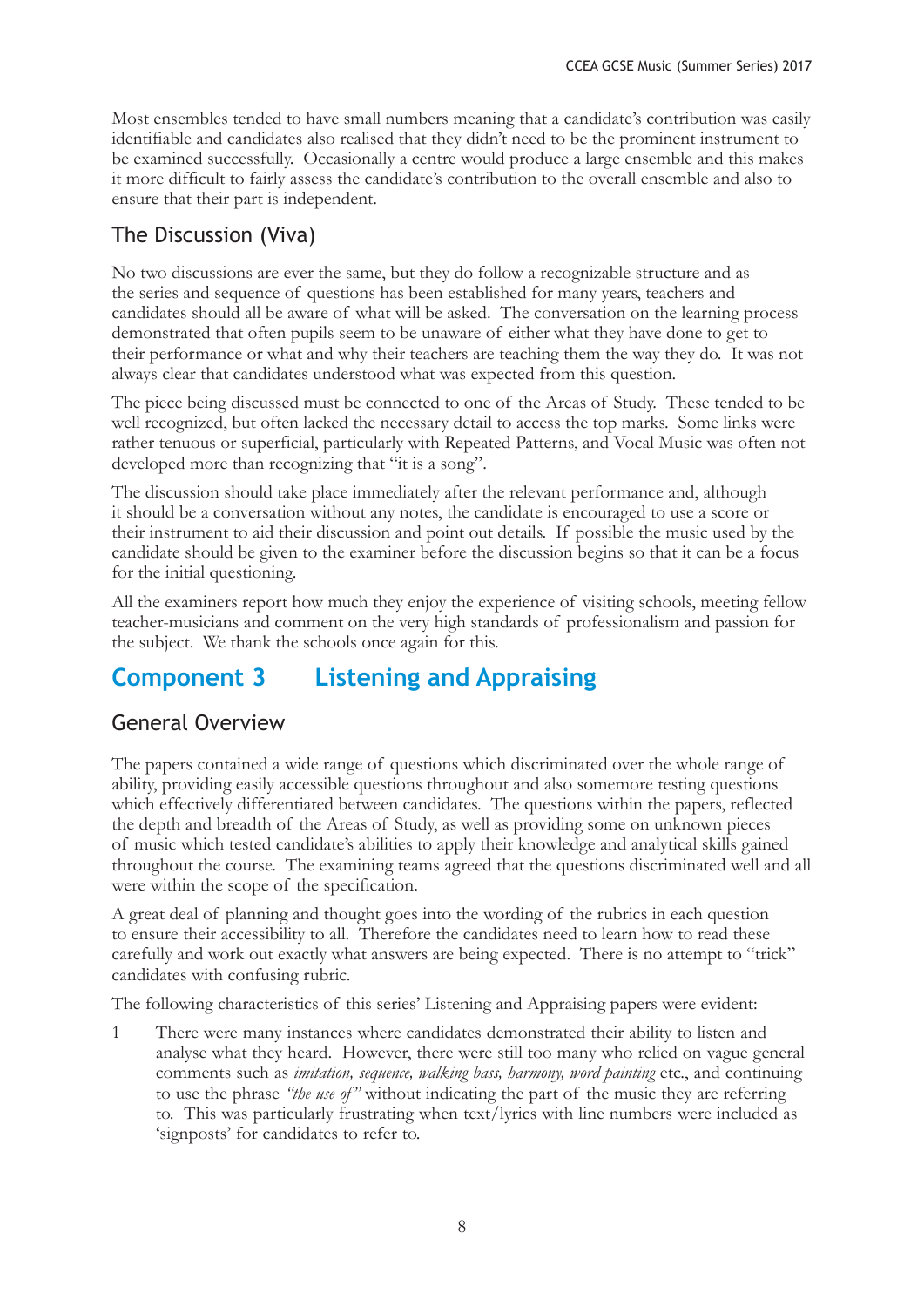2 The identification of instruments continues to be problematic again this year.

Candidates find difficulty in distinguishing between the four main instruments of the brass family and often wrote *"strings"* when asked to identify specific instruments from this family.

- 3 The term *"drum"* is still unacceptable this *must* be qualified as to which type of drum is being mentioned. Within a drum kit there are several instruments, the collective title will not do, candidates must specify which piece of equipment they mean.
- 4 The legibility of answers was much better in this series with candidates taking more care to ensure their answers are readable. This was especially so in Paper 2, Questions 3, 6 and 9. Regrettably valuable QWC marks were lost with the incorrect spelling of key musical terms.
- 5 As mentioned above, it is important in these longer questions that candidates link their comments to specific points/lines/words in the text or music.
- 6 Lists of unconnected words or phrases will not gain marks. E.g. *"a string instrument plays"* will not high marks. Conversely, *"the violin plays arpeggios at the end of line 6"* clearly identifies the instrument playing as well as what and where it is playing it.

### Readability

The papers presented no problems in this area and were accessible to candidates.

### Mark Schemes

The mark schemes were extremely comprehensive and accessible, covering all possibilities with an appropriate range and allocation of marks.

### The Papers

# Paper 1: Repeated Patterns in Music

There were five questions again this year, two based on the set works and two on unfamiliar music. The last question was one requiring more extended answers based on the Music Industry.

#### **Q1 Beethoven: Symphony No 7 Allegretto 3.57–5.11 – Set Work**

The opening question was an accessible one focusing on the later part of the work. The mix of memory recall, contextual detail and more in depth aural analysis ensured accessibility for all candidates, and allowed sufficient differentiation .

- **(a) (i)** This was well answered as the majority of candidates accurately noting flute, oboe or bassoon. It was disappointing, however, that too many mentioned the use of clarinet.
	- **(ii)** The rubric clearly focused candidates' attention to describe the staccato downward triplet quavers and not the legato melody as a whole. The addition of the score of the melody line appears to have offered the majority of candidates a visual and aural prompt.
- **(b) (i)** Well identified as the woodwind section played the melody in octaves.
	- **(ii)** Again well answered as cello and bass.
- **(c)** This was a more challenging question which gained at least half of the marks for the majority of candidates. The examining team collectively felt that the tonal ambiguity of the extract and misleading guidance notes could have posed problematic for some candidates. Trumpet and timpani where the only two possible answers for the pedal, but the mark scheme allowed for A minor, D minor or A major.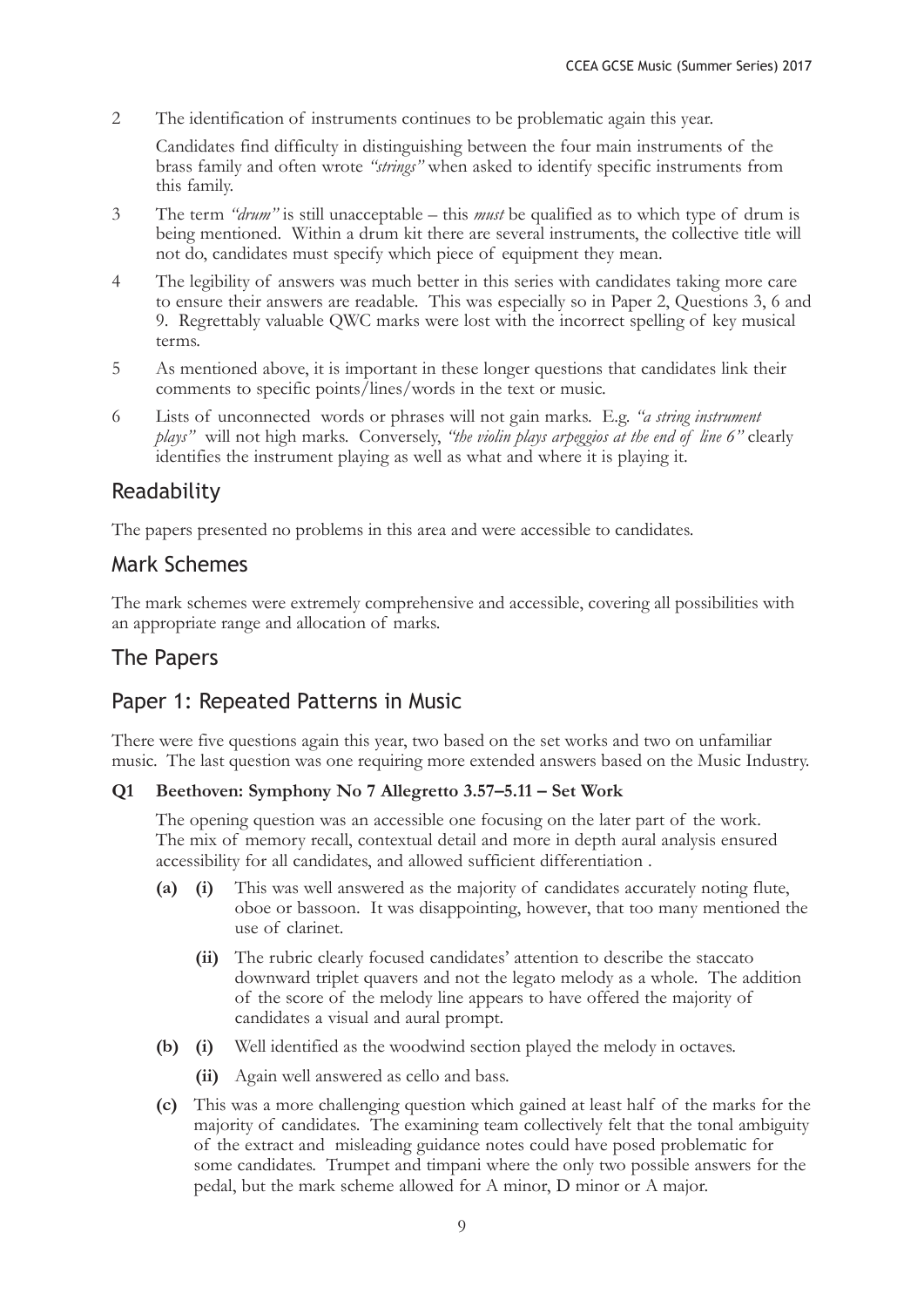**(d)** Most knew the source of the music, although the contextual information required for the location of the first performance was frequently wrong. The correct answer was Vienna.

#### **Q2 Haydn: Symphony No. 94 in G minor, second movement opening.**

The first of the "unfamiliar music" questions.

**(a) (i)** There was a very wide range of possible answers here and the majority of Candidates who remembered the repeated patterns focus of this paper, did answer well.

> Answers noting the rising arpeggio, tonic/triadic or broken chord, the upper strings/violin melody and the quiet dynamic gained the marks.

- **(ii)** This was a musical theory question which was well answered. (2/4 time)
- **(iii)** C major.
- **(b) (i)** It was surprising to the team that the andante tempo was not better identified. Most common error was adagio.
	- **(ii)** This was poorly answered. Too many candidates who spotted the repeated patterns failed to identify **what** they were – melodic/rhythmic/harmonic. The phrase 'repeated patterns' by itself, was insufficient.
	- **(iii)** Marks were lost here by not reading the rubric which required an **italian** term.
- **(c) (i)** Good answers here. Majority recognising G or dominant major modulation
	- **(ii)** Fortissimo only accepted answer
	- **(iii)** It was encouraging how many candidates correctly identified the Classical era. This is the first time for a number of years that this era formed part of an unknown extract question.

#### **Q3 Jenkins: Requiem, "Dies Irae"; 0.00–0.48; Set Work**

Another question on a set work and the best answered question of the whole paper.

- **(a) (i)** This 'prose-style' sequential question seems to work well for the majority of candidates especially if it gives clear aural signposts. 'Ostinato' was well identified, but it was highly frustrating that the majority of candidates failed to hear that the bass drum plays- not timpani. As the most clearly identifiable ostinato of all the set works, misidentification was most disappointing. The tam tam or Gong was also frequently missed. The ostinato playings (4) were well identified.
	- **(ii)** Although a more demanding aural perception question, it was not difficult to identify only 2 different pitches in the Soprano line.
	- **(iii)** Identification of texture, whether instrumental, vocal or choral is a serious shortcoming which has been noted in previous reports. Little has changed this year to suggest there is any improvement in candidates being able to correctly the major differences. This is all the more significant when the question refers to a set work studied for two years!
	- **(iv)** Vocal texture changing to unison or one note were both acceptable answers.
- **(b) (i)** Best answered part of this question. 4/4 or Common time.
	- **(ii)** Again well answered. D minor.
	- **(iii)** SATB or four part choir acceptable. "Mixed" is insufficient.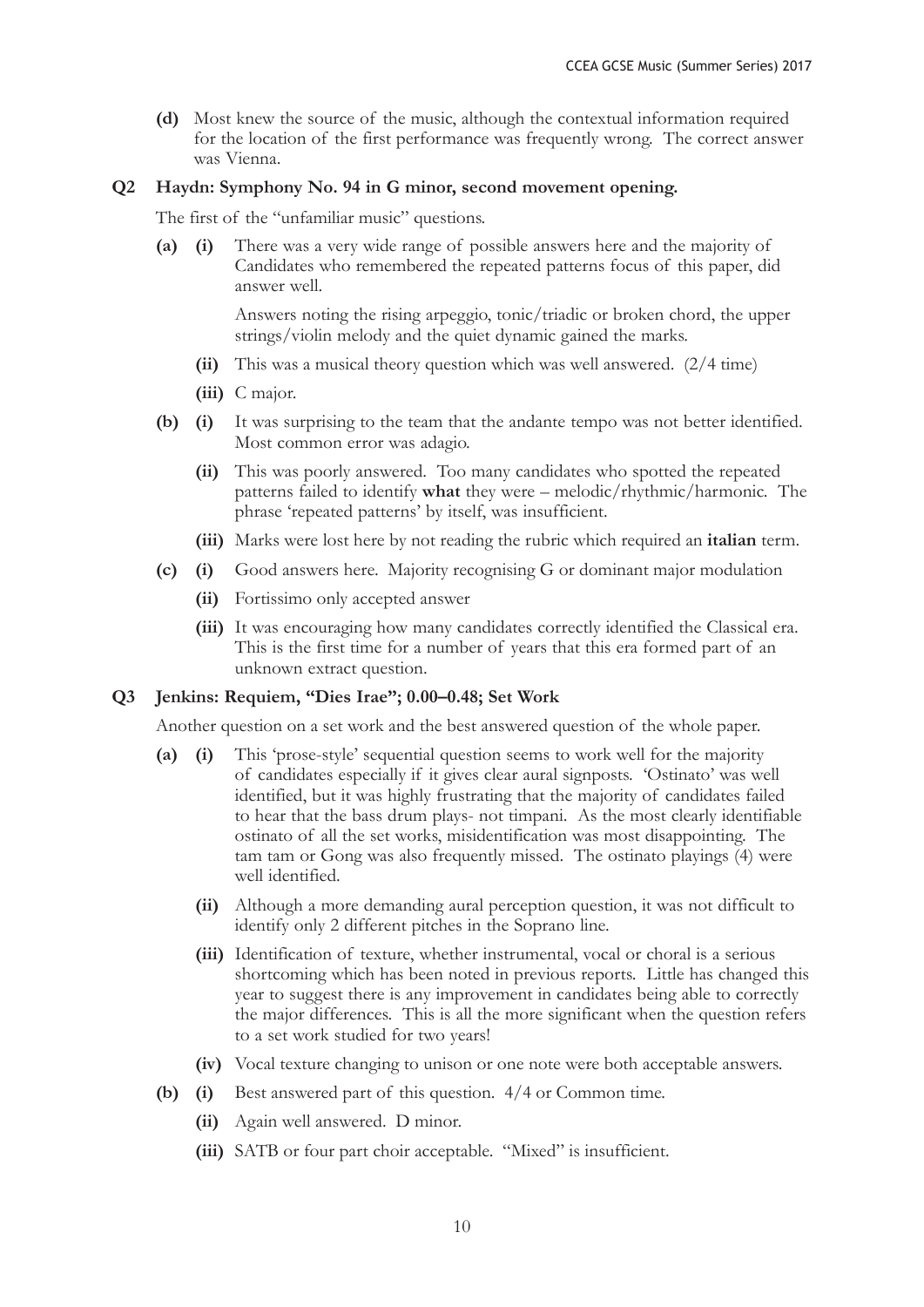**(c)** Most knew who the composer was though missed out on gaining the full 2 marks by not giving the name of the **work** from which the "Dies Irae" comes. Jenkin's "Requiem" were only acceptable answers.

#### **Q4 Yestan: Titanic: A New Musical; "Hymn and Doing the latest Rag"; 0.00–2.00**

The choice of this song from a relatively new musical, appears at the outset, a strange choice for an unseen question in a Repeated Patterns-focused question paper. Its strophic form, repeating melodic motifs combined with interesting and contrasting textures and timbres, offered wide opportunity for differentiation. The layout and rubric of the question was also significant. Numbered responses allowed for the majority of candidates to gain marks.

The large amount of text was required to signpost candidates to the repeating melodic figures.

Some candidates, however, misapplied their answers to the wrong line numbers.

As the mark scheme was extensive for each part of this question, comments which related to time signature or tonality were only rewarded **once**.

Valuable marks were thrown away by candidates who made sweeping or generalised statements which were not related to words or lines of text. Much work needs to be done to ensure candidates have the analytical skills to maximise their potential for marks in this type of question.

- **(a) (i)** Answers which focused on the homophonic choral texture, major tonality, string accompaniment, instrumental doubling of the melodic line, original tempo and subsequent changes, plus any interesting vocal or instrumental additions which were signposted to the relevant line numbers.
	- **(ii)** The change of tempo and style were the most obvious factors in lines 6–8, and marks were awarded for correctly noting the syncopated rhythms, additional woodblock percussion, male soloists and how the word "Yes" was sung/ shouted in unison by everyone.
- **(b) (i)** A myriad of correct answers were valid for these later lines 27–30. These included the contrapuntal texture with contrasting vocal male/female lines, examples of sequence, repeated musical lines, changes on the word "dare" and the higher pitch of lines 29–30.
	- **(ii)** Many opportunities were missed in this section of the question by non-specific generalities. The jazz style trumpet melody with closed-hit-hat off beat accompaniment, pizzicato bass, tonic/dominant bass line, sequential repetition and repeated melodic fragments were all rewarded.
- **Q5** The question on the Music Industry this year focusing on the multi-million pound musical theatre business. This question traditionally gives opportunities for all candidates to score well and this was the case again this year.

That being said the number of candidates scoring full marks here was lower than expected. Continuing a move away from what might turn into an English Comprehension test, the initial questions required a greater depth of understanding. The questions produced many and varying correct answers.

**(a)** Too many tried to lift their answer word for word out of the opening statement about the cost of staging musicals in London without explaining why. This was a pity as we expected answers, brief and to the point in the candidates' own words focusing on the costs of venue hire, performers' fees, staging, lighting, sound, props costumes, merchandising and publicity/marketing.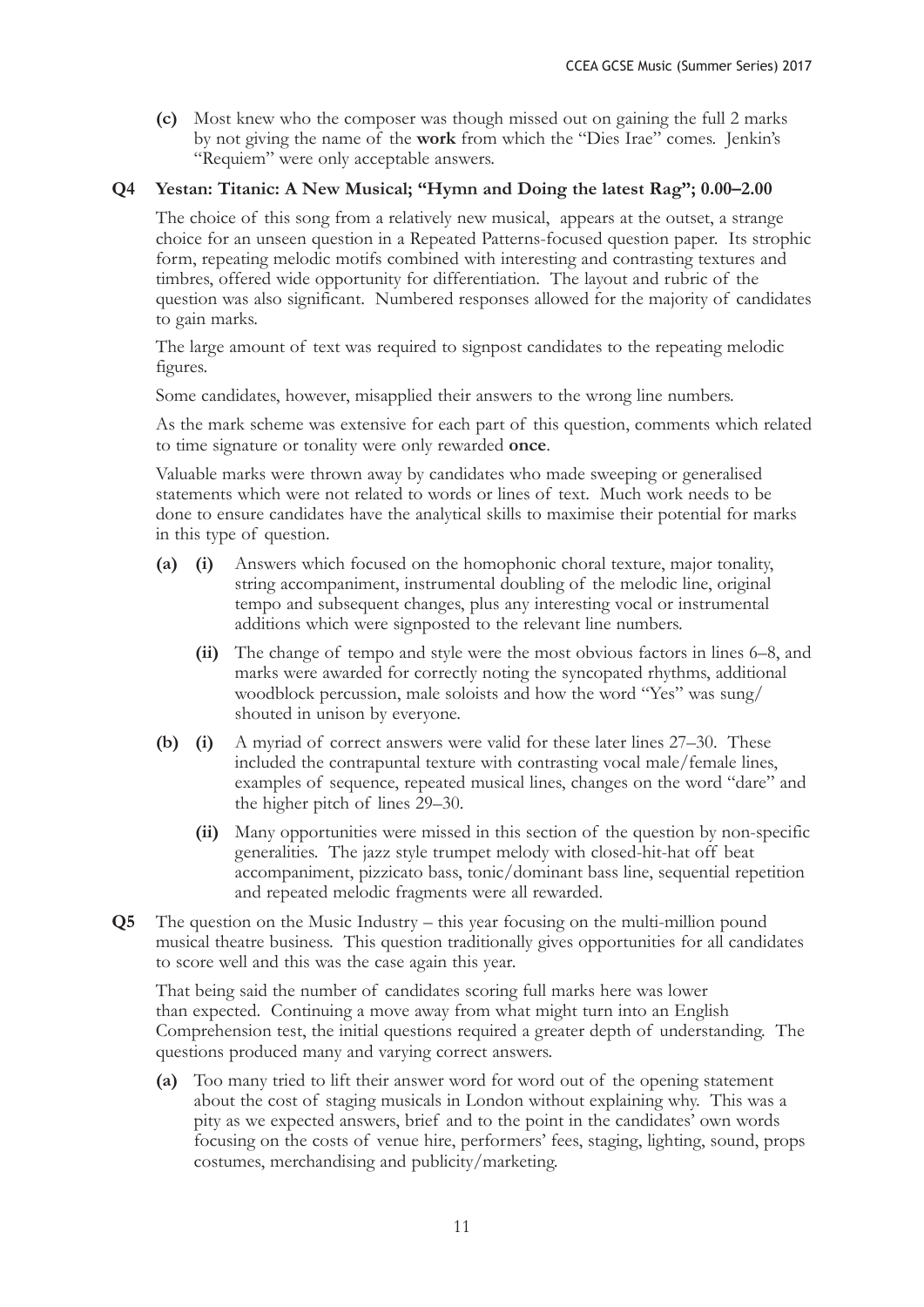- **(b)** This was well answered and showed a good insight into career opportunities related to musical theatre in technical, administration and production areas.
- **(c)** This was surprisingly poorly answered as too many candidates failed to indicate that performing rights gave permission, usually upon payment of a fee, to perform the work. So many suggested that these were the rights of the performers when on stage.
- **(d)** Well answered; the person who writes the words to songs used.
- **(e)** A good finishing question which gained well for almost all candidates. Odyseey/ SSE Arena and Grand Opera House were most common answers.

### Paper 2

### Section 1: Musical Traditions of Ireland

#### **Q1 The Chieftains: "Carrickfergus", 0.00–2.43**

There were good answers in this question with majority of candidates gaining well. Section (c) was least well answered.

**(a) (i)&** Most candidates correctly the (Irish) harp and the slow air melody.

 **(ii)**

- **(b) (i)&** Since the start of this specification we have emphasised the need to specify
	- **which** pipes play in traditional music extracts. Thus "pipes" by itself was **(ii)**insufficient. Only Uilleann acceptable, joined by fiddle and tin whistle. All in the key of D Major.
- **(c)** This was a good opportunity to gain 5 marks. It was disappointing, however, to see how many marks were squandered by using "buzz words" and phrases without aligning them to the instrument playing or the musical technique being employed. The rubric "describe" insufficient. Comments on the structure, unison melody, arpeggio harp accompaniment, ornamentation, changes happening in the repeats of the melody and recognising cadences were all rewarded.
- **(d)** Universally recognised as "The Chieftains".

#### **Q2 Miller's Hill Accordion Band: "Steadfast and true": 0.00–1.43**

**(a) (i)** A significant number of candidates failed to read the rubric which focused their attention to the **introduction** and also the need to fully **describe** what they heard rather than give lists. The examining team recognised that the very loud dynamic was quite a distinguishing factor. The C major arpeggio played by accordions with snare drum accompaniment with changing articulation in the first four notes were all valid points.

**(ii)&**Well identified as a March in 4/4 (Common) time.

 **(iii)**

- **(b)** Failure to fully describe or contextualise comments lost marks. Candidates who noted the new melody with similar rhythmic accompaniment, accordians echoing each other, a steady bass drum beat in each bar with side drum off beat accompaniment including rolls, were all rewarded.
- **(c)** This was disappointingly with too many candidates incorrectly or not completely identifying the extract and/or the performers. "Steadfast  $\&$  True" by the Miller's Hill Accordian (Band) were the only permissible answers.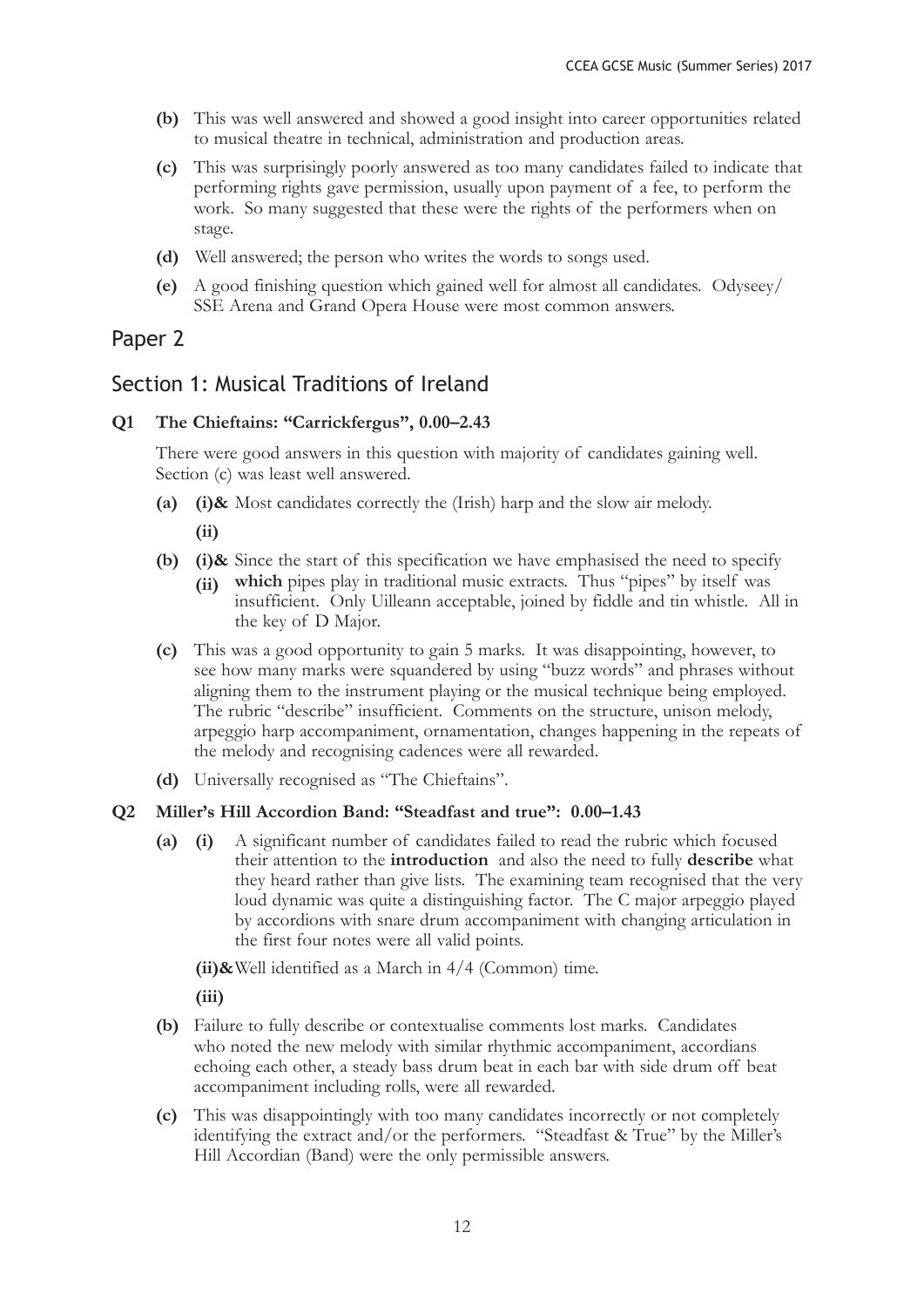#### **Q3 "Spanish Lady" from "Celtic Women": 0.00–1.13**

The very extensive mark scheme allowed all candidates to achieve. The best responses correctly noted the themes, structure, and instrumentation in a clearly structured manner. Other responses were more haphazard in their organisation, mixing up comments on verses, choruses and interlude, but candidates were rewarded nonetheless. The identification of the correct instruments continues to be a key weakness in these more extended writing-style questions.

Candidates should not think that unconnected comments about 'loud', 'fast' etc., will be credited.

Twelve valid points were sought as QWC accounted for a further three.

#### Section 2: Incidental Music for Stage, Screen and Television

#### **Q4 Mendelssohn: 'Overture' from "A Midsummer Night's Dream"; 10.09–11.58**

- **(a) (i)** Only a minority failed to recognise this section from the coda.
	- **(ii)** Well answered. The inclusion of oboes was most common error.
- **(b) (i)** Surprisingly, the "Court" theme was frequently misidentified. For those who correctly identified it, the remainder of marks appeared to follow. The team felt that candidates should also be rewarded for identifying that not only was the theme played in octaves or augmentation but also was in E major.
	- **(ii)** Once again, valuable marks were lost with musical terminology poorly signposted. This concluding section allowed for effective differentiation in responses, but the best answers focused on the dynamic, instrumentation, repeat of the four chords, timpani roll and sustained last chord.

#### **Q5 Extract A: Zimmer: 'Davy Jones Theme' from "Pirates of the Caribbean: Dead Man's Chest"; 0.00–1.11**

This was the best answered question of this section of the paper.

- **(a) (i)** A very accessible opening to the question allowing most candidates to gain 2 marks. Still surprisingly that a small number do not know the full title of one of their set works after two years study.
	- **(ii)** Davy Jones or Music box theme were accepted.

Extract B: Grieg: 'Morning' from Peer Gynt Suite, 0.00–0.51

- **(b) (i)&** Composer and flute and oboe were identified by majority.
	- **(ii)**
	- **(iii)** This was poorly answered. The specification indicates the need for candidates to be aware of the context and historical background to their set works. This is nowhere more important than in this Area of Study relating to music inspired by literature, stage, screen and television.

Extract C: Grieg: 'In the Hall of the Mountain King" from Peer Gynt Suite; 0.00–1.10

- **(c) (i)–** Name of extract and instrumentation/articulation well answered.
	- **(iii)**

#### **Q6 Newley/Bricusse/Barry: "Goldfinger", 0.00–1.32**

Again the very extensive mark scheme allowed all candidates to achieve. The best responses correctly noted the main thematic, instrumental and rhythmic motifs of the introduction and together with the many idiomatic vocal techniques employed by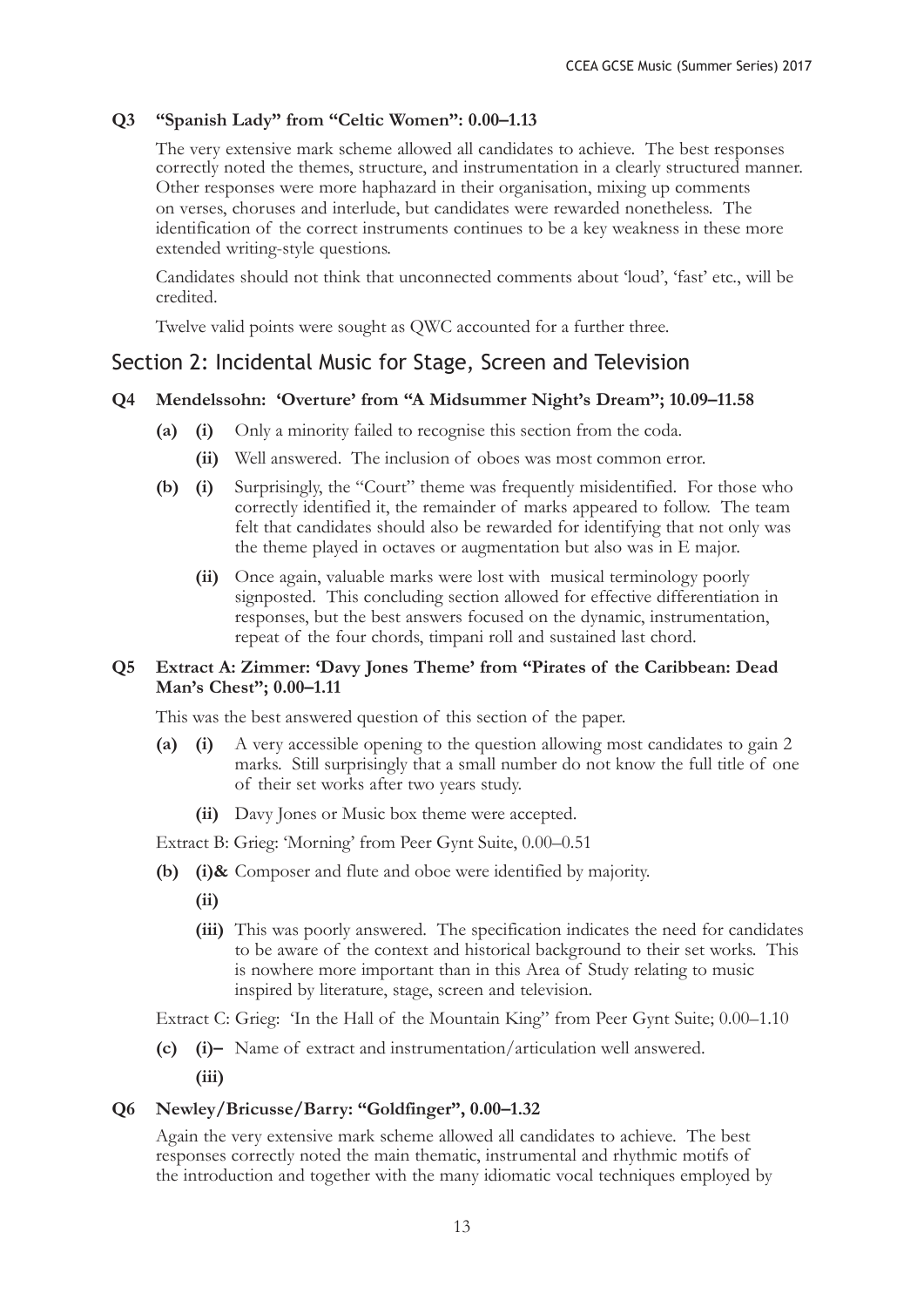the iconic Shirley Bassey. The inclusion of the text was given to enable candidates to signpost their comments to lines or words within lines. Weaker answers with unqualified, unspecific instrumentation or general comments about tempo and dynamics 'wasted' vital marks. There was greater analytical detail evident in this question. The alignment of the song to the Bond movie franchise was not lost on many candidates and it was particularly pleasing when candidates gave a musical analysis of the memorable "Bond" chromatic motif.

Twelve valid points were sought as QWC accounted for a further three.

#### Section 3: Vocal Music

#### **Q7 Handel: "There were shepherds'' from Messiah, 0.00–0.32**

- **(a) (i)** Very few incorrect answers here. Soprano voice only acceptable answer.
	- **(ii)** Continuo was the expected answer but it was felt that candidates who mentioned the sparse or sustained accompaniment should be rewarded.
- **(b) (i)** The rubric asked for a description of the upper part of the accompaniment which related only to the rising semiquaver arpeggio figures in the violins/ upper strings.
	- **(ii)** Well answered as andante.
- **(c) (i)** It was most pleasing to see how well this had been answered with equal numbers of English and Italian terms used. Additionally accompagnato was permitted for Lines 3–5.
	- **(ii)** Universally correctly identified as a perfect cadence.
- **(d)** Good answers here for the last two questions. Less good identification of Part 1 of the oratorio.

#### **Q8 Schwartz: ''One short day'' from Wicked, 0.00–1.35**

- **(a) (i)** An accessible opener to this question. Both lines 1 & 3 were required to gain the mark.
	- **(ii)** Some interesting alternatives here. Harp was the only correct answer.
- **(b) (i)** The signposting in the question rubric was missed by many as they focused on the music of line 4 or line 5 and avoided describing the music between them. The accelerando, crescendo, added instrumentation and repeat of "One short day" motif, were the most recognised elements. Once again the extensive mark scheme rewarded variants of these key features.
	- **(ii)** The female voices alternating the text in an antiphonal or call and response style was often missed.
- **(c) (i)** Singing in 3rds was recognised by majority.
	- **(ii)** The non-specific nature of the rubric in naming two 'things' was another way of asking candidates to look carefully for specific features of the music after line 21–in more accessible language. It did not limit the scope of more able candidates. The homophonic style, change of key, rising chord sequence, rising chord sequence and the treatment of the word "joy" were frequently noted.
- **(d) (i)&** The question finished with 4 accessible questions for all with the name of the musical and its creator gaining well. The ensemble singing in harmony was less **(ii)**successful.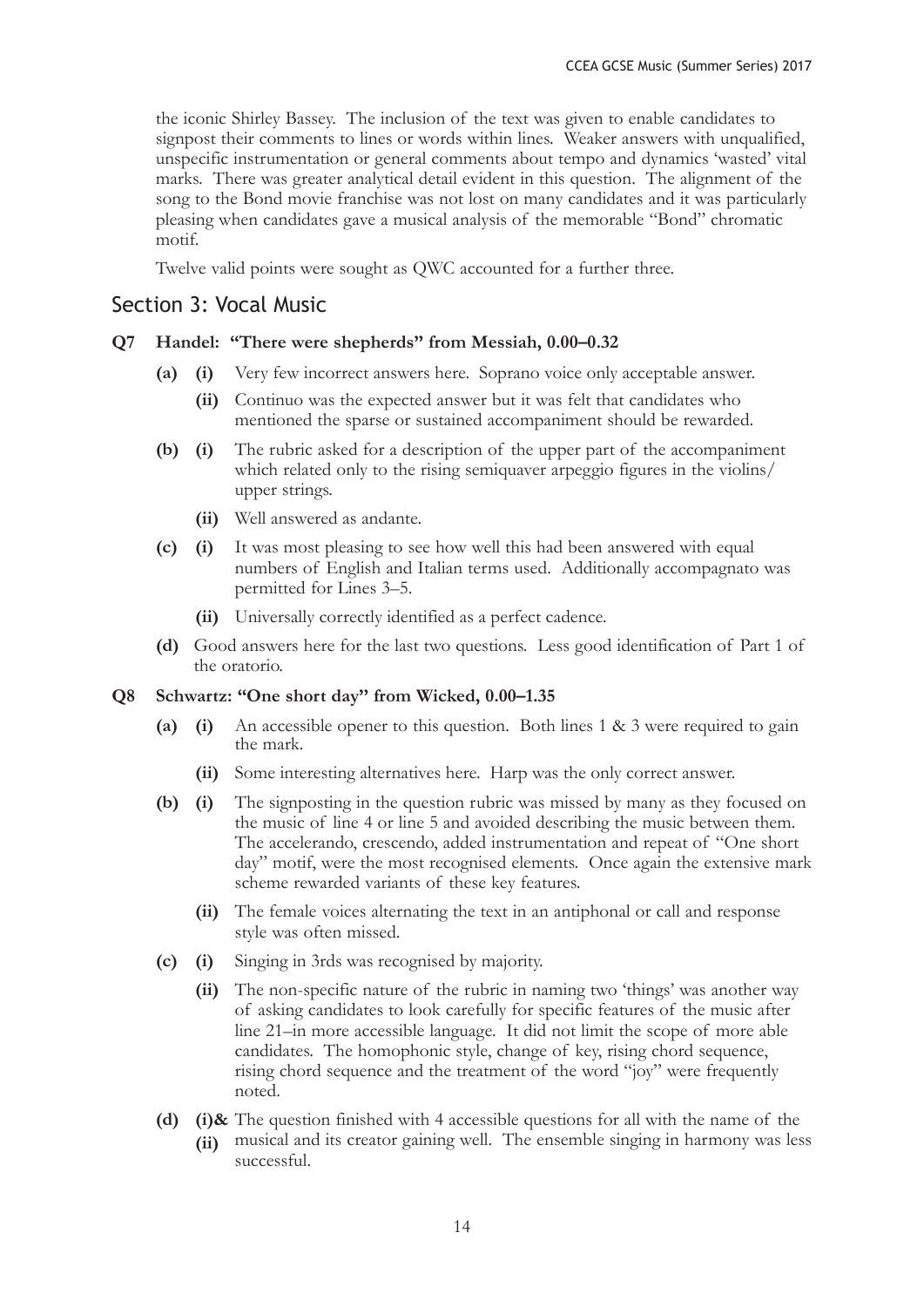#### **Q9 Anderson/Ulvaeus/Rice: "Anthem" from Chess, 0.00–3.21**

More than the other two longer type questions, this one suffered from lack of focus. Too many candidates lost valuable marks in unrelated comments, which could have so easily been related to the lyrics or line numbers. A very extensive mark scheme rewarded the vast number of vocal, choral and orchestral points of interest.

Twelve valid points were sought as QWC accounted for a further three.